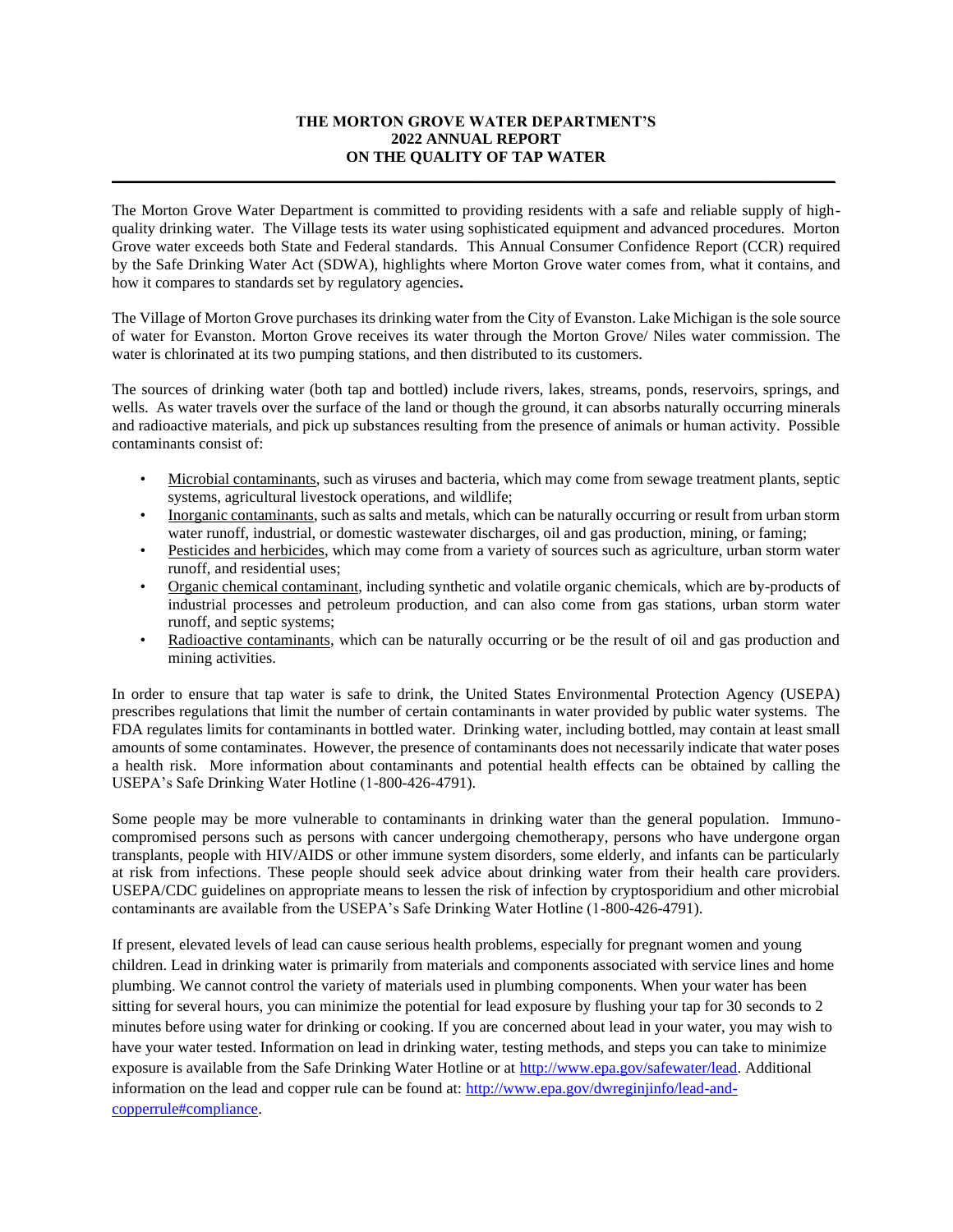# Source of Water: EVANSTON / MGN WATER COMMISSION CC 06-NORTH PS CC 07-SOUTH PS

The Illinois EPA considers all surface water sources of community water supply to be susceptible to potential pollution. The very nature of surface water allows contaminants to migrate into the intakes with no protection only dilution, which is the reason for mandatory treatment for all surface water supplies in Illinois. All three of Evanston's intakes are located far enough offshore that shoreline impacts are not considered a factor on water quality. However, at certain times of the year the potential for contamination exists due to the proximity of the North Shore Channel and wet-weather flows. In addition, the proximity to a major shipping lane adds to the susceptibility of these three intakes. Water supply officials from Evanston are active members of the West Shore Water Producers Association. Coordination regarding water quality situations (i.e., spills, tanker leaks, exotic species, etc.) is frequently discussed during the association's quarterly meetings. In addition, the Evanston Water Utility also receives Hazardous Materials Incident Report notifications from the Illinois Emergency Management Agency (IEMA) whenever Lake Michigan is impacted. Lake Michigan, as well as all the great lakes, has many different organizations and associations that are currently working to either maintain or improve water quality. Since the predominant land use within Illinois' boundary of Lake Michigan watershed is urban, a majority of watershed protection activities in the IEPA Source Water Assessment document are aimed at this purpose. Finally, the Evanston Water Utility is in the process of identifying a professional engineering consultant to develop a Source Water Protection Plan (SWPP).

PFAS‐ Perfluoroalkyl Substances Information Statement: PFAS‐ In 2021, our PWS was sampled as part of the State of Illinois PFAS Statewide Investigation. Results from this sampling indicated PFAS were detected in our drinking water. PFOA was detected above the health advisory level and PFOS was detected below the health advisory level established by the Illinois EPA. Follow up monitoring is being conducted. PFAS are measured in ppt = parts per trillion.

Results can be found https://www.cityofevanston.org/government/departments/public‐works/public‐ outreach/historical‐PFAS‐results for more information about PFAS health advisories https://www2.illinois.gov/epa/topics/water-quality/pfas/Pages/pfas- healthadvisory.aspx

If you have any questions about this report, please contact Joe Dahm at 847/470-5235 or if you would like to learn more about water quality in your water system, please feel free to attend a Village Board Meeting scheduled at 7:00 p.m., the second and forth Mon day of each month at the Village Hall, 6101 Capulina Avenue.

## **2022 WATER QUALITY DATA DEFINITIONS:**

**MCLG:** Maximum Contaminant Level Goal, or the level of a contaminant below which there is no known or expected risk to health. MCLG's allow for a margin of safety.

**MCL:** Maximum Contaminant Level, or the highest level of a contaminant that is allowed. MCL's are set as close to the MCLG's as feasible using the best available treatment technology.

**AL:** Action Level, or the concentration of a contaminant which when exceeded, triggers treatment or other requirements that a system must follow.

**TT:** Treatment Technique, or a required process, intended to reduce the level of a contaminant.

## **ABBREVIATIONS:**

**nd:** Not detectable at testing limits. **n/a:** Not applicable. **ppm:** Parts per million or milligrams per liter. **ppb:** Parts per billion or micrograms per liter. **ppt:** Parts per trillion or nanograms per liter. **ppq:** Parts per quadrillion or picograms per liter. **NTU:** Nephelometric turbidity unit used to measure cloudiness in water. **%<0.5NTU:** Percent samples less than 0.5 NTU. **MFL:** Million fibers per liter used to measure asbestos concentration. **mrem/yr:**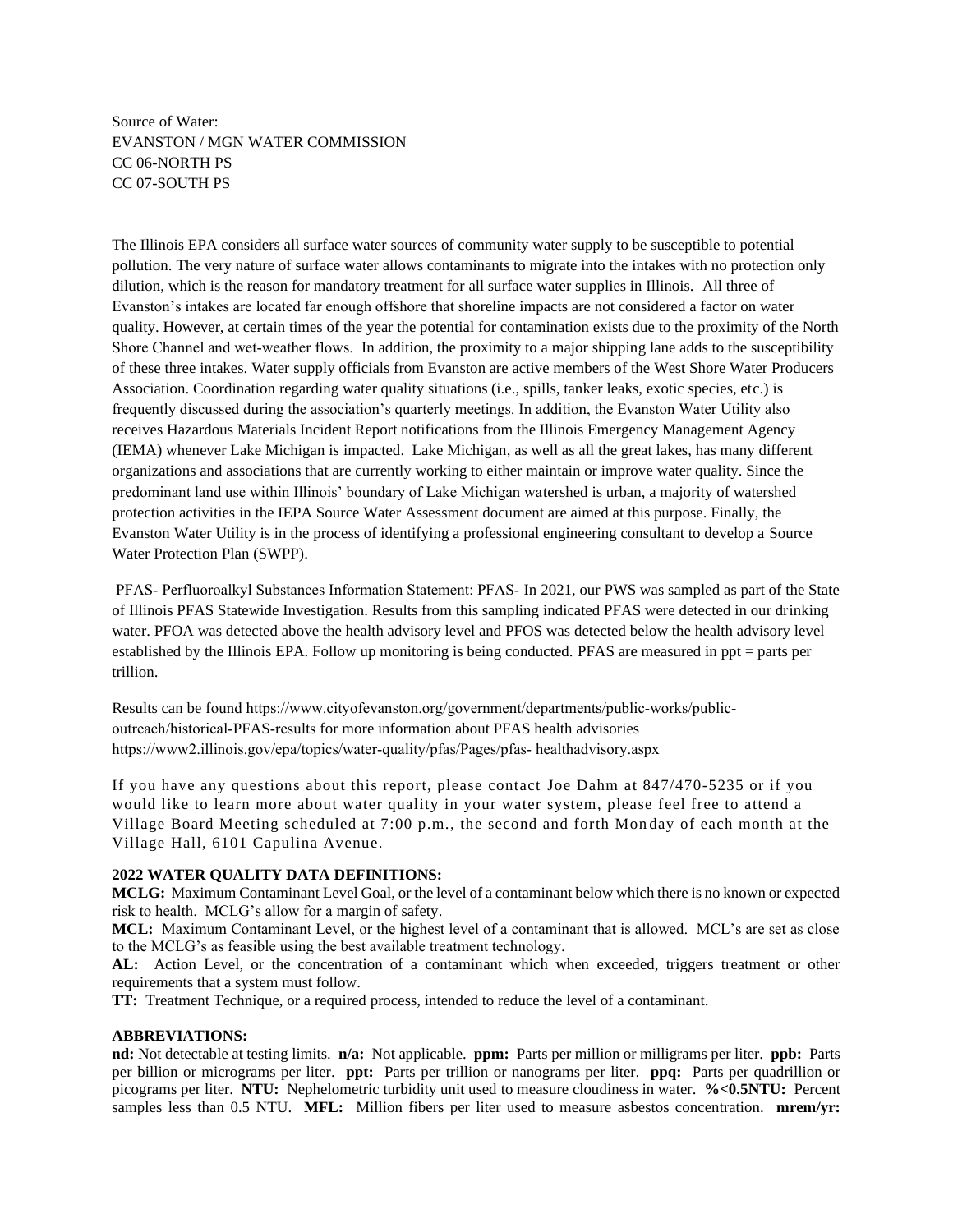Millirems per year used to measure radiation absorbed by the body. **pci/l:** Picocuries per liter used to measure radioactivity. **#pos/mo:** Percent positive samples per month.

In most cases the **Level Found** column represents an average of sample result data collected during the **CCR** calendar year. The **Range of Detection** column represents a range of individual sample results from lowest to highest that were collected during the **CCR** calendar year. If a date appears in the **Date of Sample** column, the IEPA requires monitoring for this contaminant less than once per year because the concentrations do not frequently change. If no date appears in the column, monitoring for this contaminant was conducted during the **CCR** calendar year.

# **ABOUT THE DATA**

## **FLUORIDE**

Fluoride is added to the water supply to help promote strong teeth. The Illinois Department of Public Health recommends an optimal fluoride range of 0.9 mg/l to 1.2 mg/l.

#### **TURBIDITY**

Turbidity is a measure of the cloudiness of the water. It is a good indicator of water quality and the effectiveness of our filtration systems and disinfectants.

#### **SODIUM**

There is not a state or federal **MCL** for sodium. Monitoring is required to provide information to consumers and health officials that are concerned about sodium intake due to dietary precautions. If the level is greater than 20 mg/l, and you are on a sodium-restricted diet, you should consult a physician.

## **UNREGULATED CONTAMINANTS**

A maximum contaminant level (MCL) for these contaminants has not been established by either state or federal regulations, nor has mandatory health effects language. The purpose for monitoring these contaminants is to assist USEPA in determining the occurrence of unregulated contaminants in drinking water, and whether future regulation is required.

\*Highest Running Annual Average computed quarterly

The preceding water quality data results are a combination of the City of Evanston and the Village of Morton Grove's water testing If an "E" appears before the contaminate, the City of Evanston conducted the sampling and testing. If an "MG" appears before the contaminate, Morton Grove conducted the sampling and had an IEPA approved lab analyze the sample.

#### **Source Water Assessment A Source Water Assessment summary is included below for your convenience.**

The Illinois EPA considers all surface water sources of community water supply to be susceptible to potential pollution problems. The very nature of surface water allows contaminants to migrate into the intake with no protection only dilution. This is the reason for mandatory treatment for all surface water supplies in Illinois. Evanston's offshore intakes are located at a distance that shoreline impacts are not usually considered a factor on water quality. At certain times of the year, however, the potential for contamination exists due to wet-weather flows and river reversals. In addition, the placement of the crib structures may serve to attract waterfowl, gulls and terns that frequent the Great Lakes area, thereby concentrating fecal deposits at the intake and thus compromising the source water quality. Conversely, the shore intakes are highly susceptible to storm water runoff, marinas and shoreline point sources due to the influx of groundwater to the lake. Throughout history there have been extraordinary steps taken to assure a safe source of drinking water in the Chicagoland area Coordination of water quality situations (i.e., spills, tanker leaks, exotic species, etc.) and general lake conditions are frequently discussed during the association's quarterly meetings. Also, Lake Michigan has a variety of organizations and associations that are currently working to either maintain or improve water quality. Finally, one of the best ways to ensure a safe source of drinking water is to develop a program designed to protect the source water against potential contamination on the local level. Since the predominant land use within Illinois' boundary of Lake Michigan watershed is urban, a majority of the watershed protection activities in this document are aimed at this purpose. Citizens should be aware that everyday activities in an urban setting might have a negative impact on their source water. Efforts should be made to improve awareness of storm water drains and their direct link to the lake within the identified local source water area. A proven best management practice (BMP) for this purpose has been the identification and stenciling of storm water drains within a watershed. Stenciling along with an education component is necessary to keep the lake a safe and reliable source of drinking water.